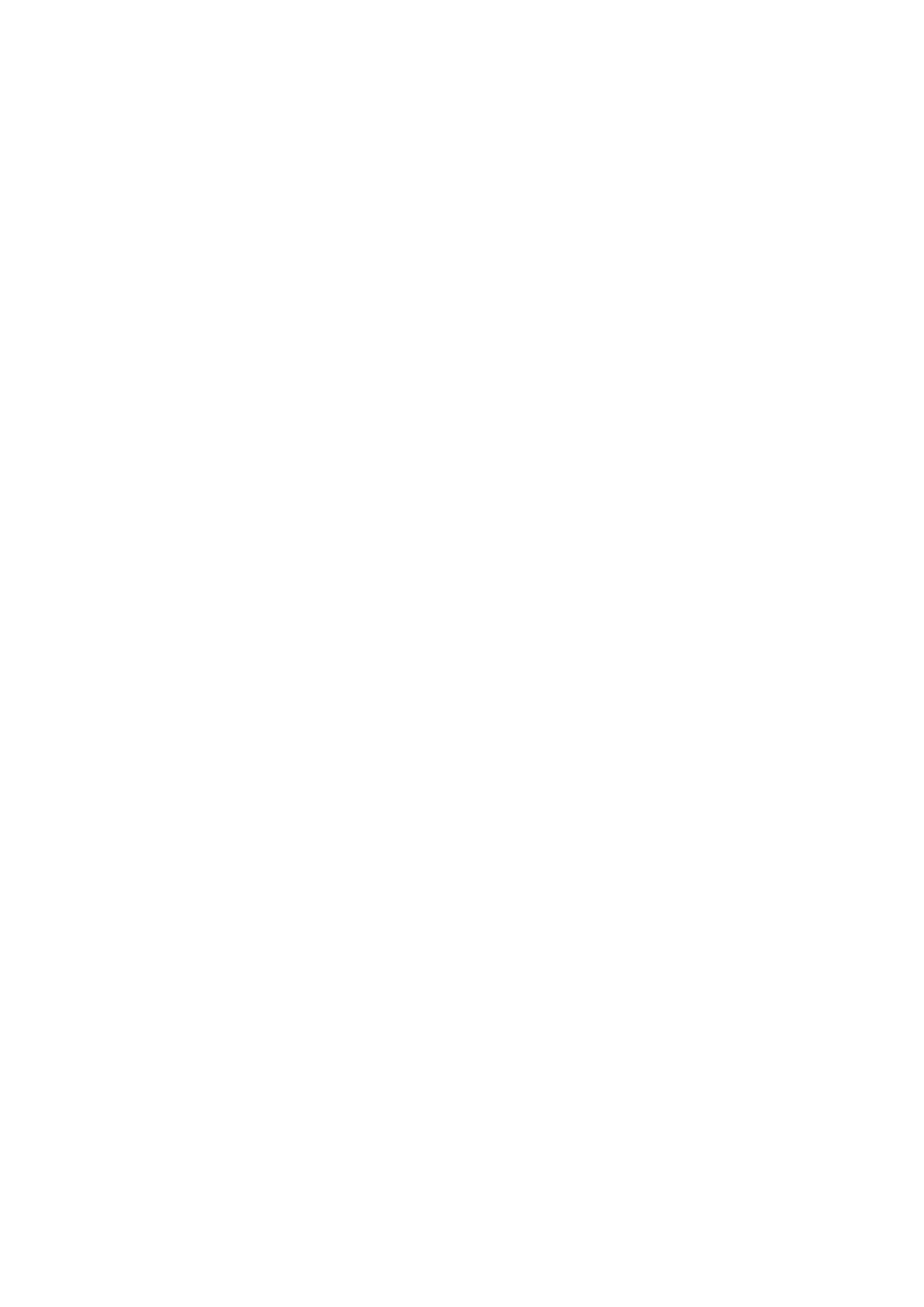

# **1 Affirmation**

His Worship the Mayor will read the affirmation.

Note: a roll-call was conducted that ascertained the following members were in attendance at the commencement of the meeting: √

| <b>Member</b>            |              | <b>Member</b>         |              |
|--------------------------|--------------|-----------------------|--------------|
| Mayor P Goff             | $\checkmark$ | Cr S Henderson        | $\checkmark$ |
| Deputy Mayor BC Cashmore | $\checkmark$ | Cr R Hills            | $\checkmark$ |
| Cr J Bartley             | $\checkmark$ | Cr T Mulholland       | $\checkmark$ |
| Cr C Casey               | $\checkmark$ | Cr D Newman - apology |              |
| Cr E Collins             | $\checkmark$ | Cr G Sayers           | $\checkmark$ |
| Cr P Coom                | $\checkmark$ | Cr D Simpson          | $\checkmark$ |
| Cr L Cooper              | $\checkmark$ | <b>Cr S Stewart</b>   | $\checkmark$ |
| Cr A Dalton              | $\checkmark$ | Cr W Walker           |              |
| Cr C Darby               | $\checkmark$ | Cr J Watson           | $\checkmark$ |
| Cr A Filipaina           | $\checkmark$ | Cr P Young            | $\checkmark$ |
| Cr C Fletcher - apology  |              |                       |              |

Note: His Worship the Mayor acknowledged, and thanked, Sarndra O'Toole - Team Leader Governance Advisors, on completing 30 years' service to Local Government.

*Cr W Walker entered the meeting at 10.03am*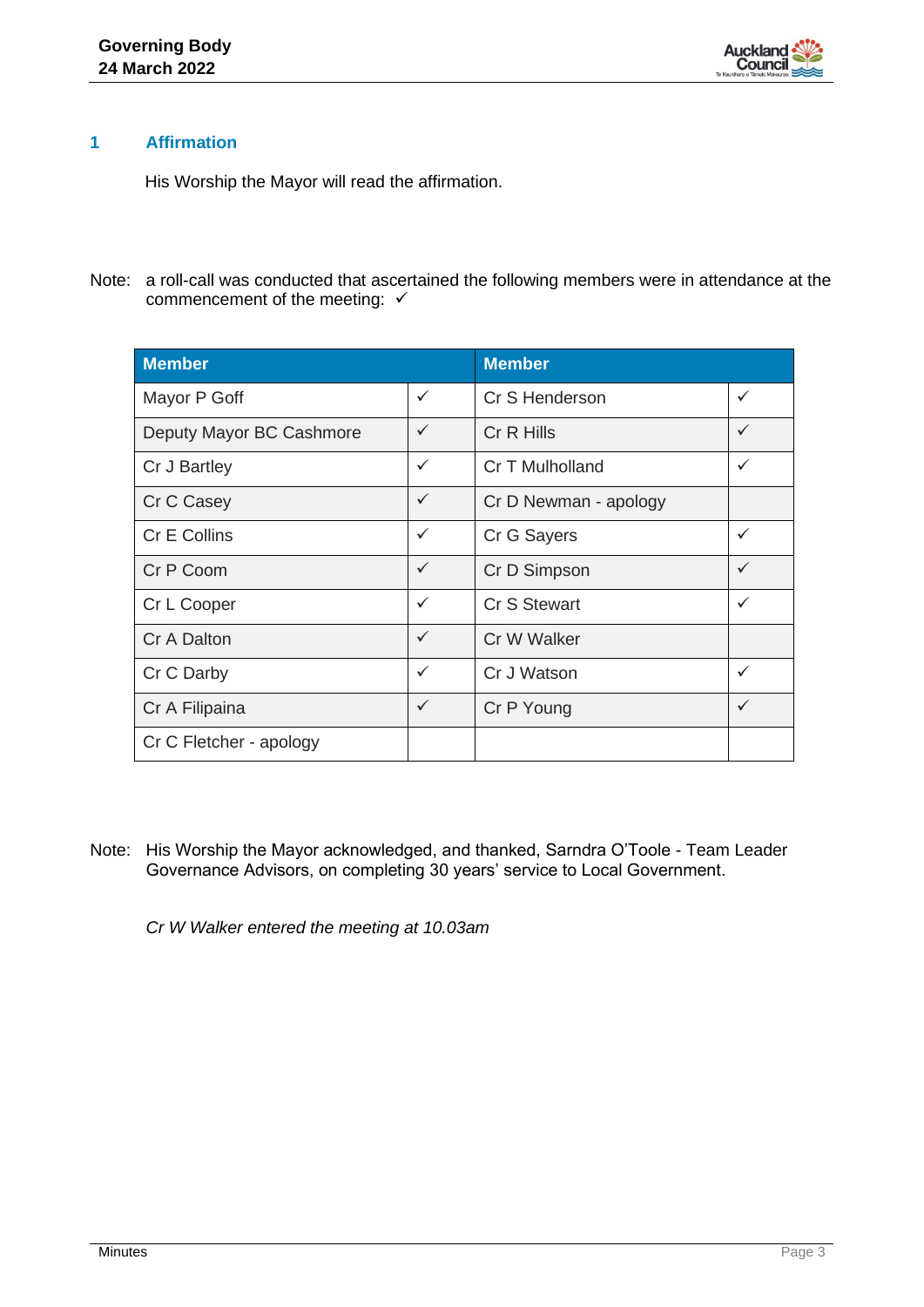

# **2 Apologies**

Resolution number GB/2022/18

MOVED by Mayor P Goff, seconded by Deputy Mayor BC Cashmore:

# **That the Governing Body:**

**a) accept the apology from:**

**Absence Cr D Newman Lateness Cr C Fletcher Early Departure Mayor P Goff**

# **CARRIED**

Note: Subsequently, Mayor P Goff did not depart early.

An apology had been received for Cr C Fletcher for lateness, however the meeting had concluded before Cr C Fletcher could attend.

# **3 Declaration of Interest**

Cr L Cooper declared an interest in Item 6 – Public Input and Item 10 - Notice of Motion - Councillor J Bartley - Sale and Supply of Alcohol (Harm Minimisation) Amendment Bill (Private Members' Bill).

Cr S Henderson declared an interest in Item 6 – Public Input and Item 10 - Notice of Motion - Councillor J Bartley - Sale and Supply of Alcohol (Harm Minimisation) Amendment Bill (Private Members' Bill).

# **4 Confirmation of Minutes**

Resolution number GB/2022/19

MOVED by Cr D Simpson, seconded by Cr C Casey:

#### **That the Governing Body:**

**a) confirm the ordinary minutes of its meeting, held on Thursday, 24 February 2022, including the confidential section, as a true and correct record.**

**CARRIED**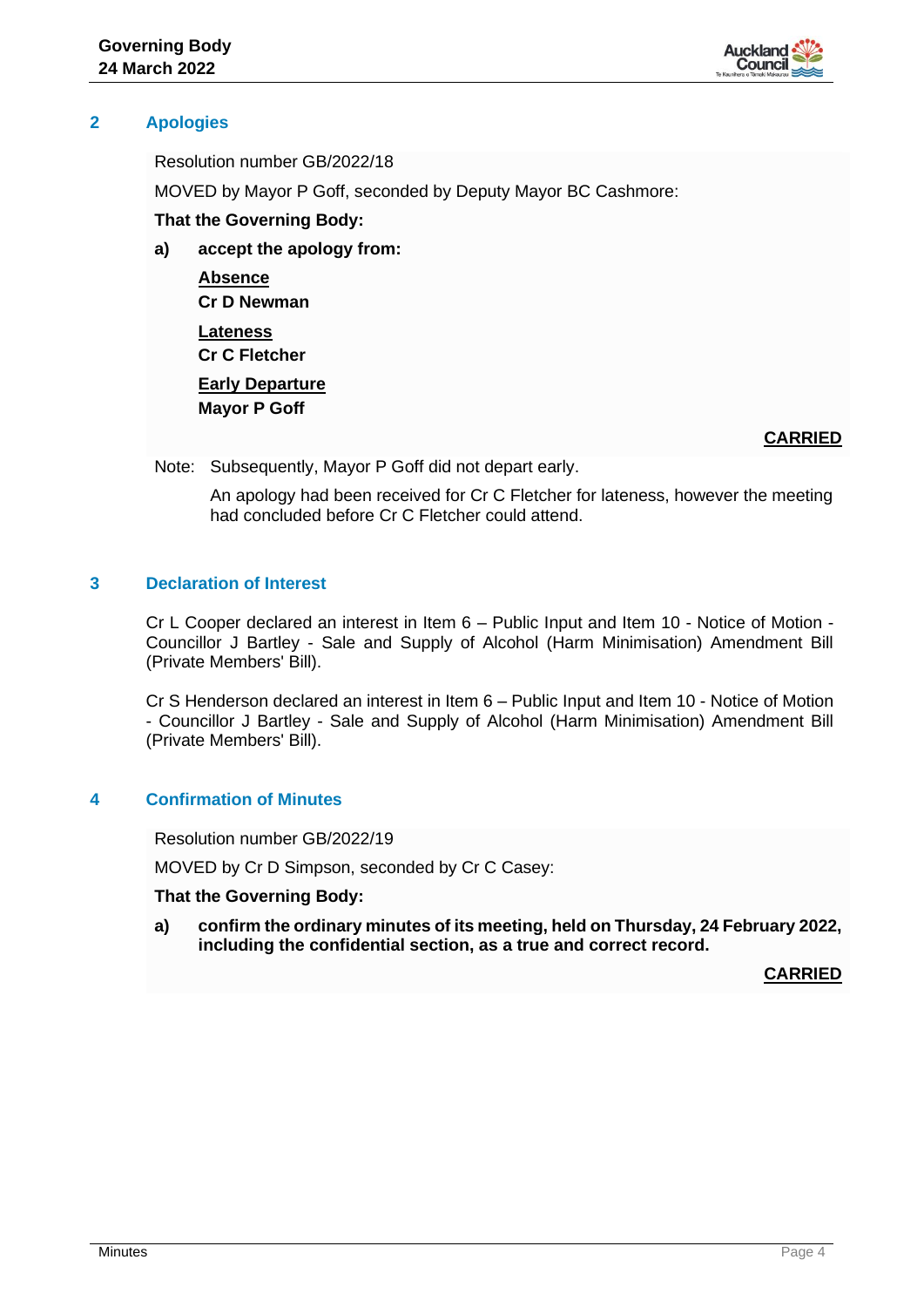

# **5 Petitions**

# **5.1 Jessie Stanley - Petition relating to Sand Mining from the Pakiri and Mangawhai Embayment**

Jessie Stanley and Olivia Haddon – Save Our Sands, Natalie Jessop – Endangered Species Foundation and Eliot Pryor – Greenpeace presented the petition and gave a presentation in support. Copies have been placed on the official minutes and the presentation is available on the Auckland Council website as a minutes attachment.

## Original Petition Prayer:

*"NZ Government and Auckland Council, we urge you to stop the renewal, and granting of new sand mining consents in the Mangawhai - Pakiri Embayment."*

The group had advised that there was a secondary petition attached to the original and can be access here: [https://our.actionstation.org.nz/petitions/save-pakiri-beach](https://our.actionstation.org.nz/petitions/save-pakiri-beach-from-sand-mining)[from-sand-mining](https://our.actionstation.org.nz/petitions/save-pakiri-beach-from-sand-mining)

#### Secondary Petition Prayer:

*"The ending of all dredging in the Pakiri Mangawhai embayment and the non renewal of any consent(s) or amendments thereto."*

Resolution number GB/2022/20

MOVED by Cr P Coom, seconded by Cr G Sayers:

#### **That the Governing Body:**

- **a) mihi / thank Jessie Stanley and Olivia Haddon – Save Our Sands, Natalie Jessop – Endangered Species Foundation and Eliot Pryor - Greenpeace for attending the meeting**
- **b) whakaae / accept the petition in relation to Sand Mining from the Pakiri and Mangawhai Embayment**
- **c) pukapuka / forward the petition to the reporting planner dealing with the sand mining consents.**

# **CARRIED**

#### **Attachments**

A 24 March 2022, Governing Body: Item 5.1 - Jessie Stanley - Petition relating to Sand Mining from the Pakiri and Mangawhai Embayment, Presentation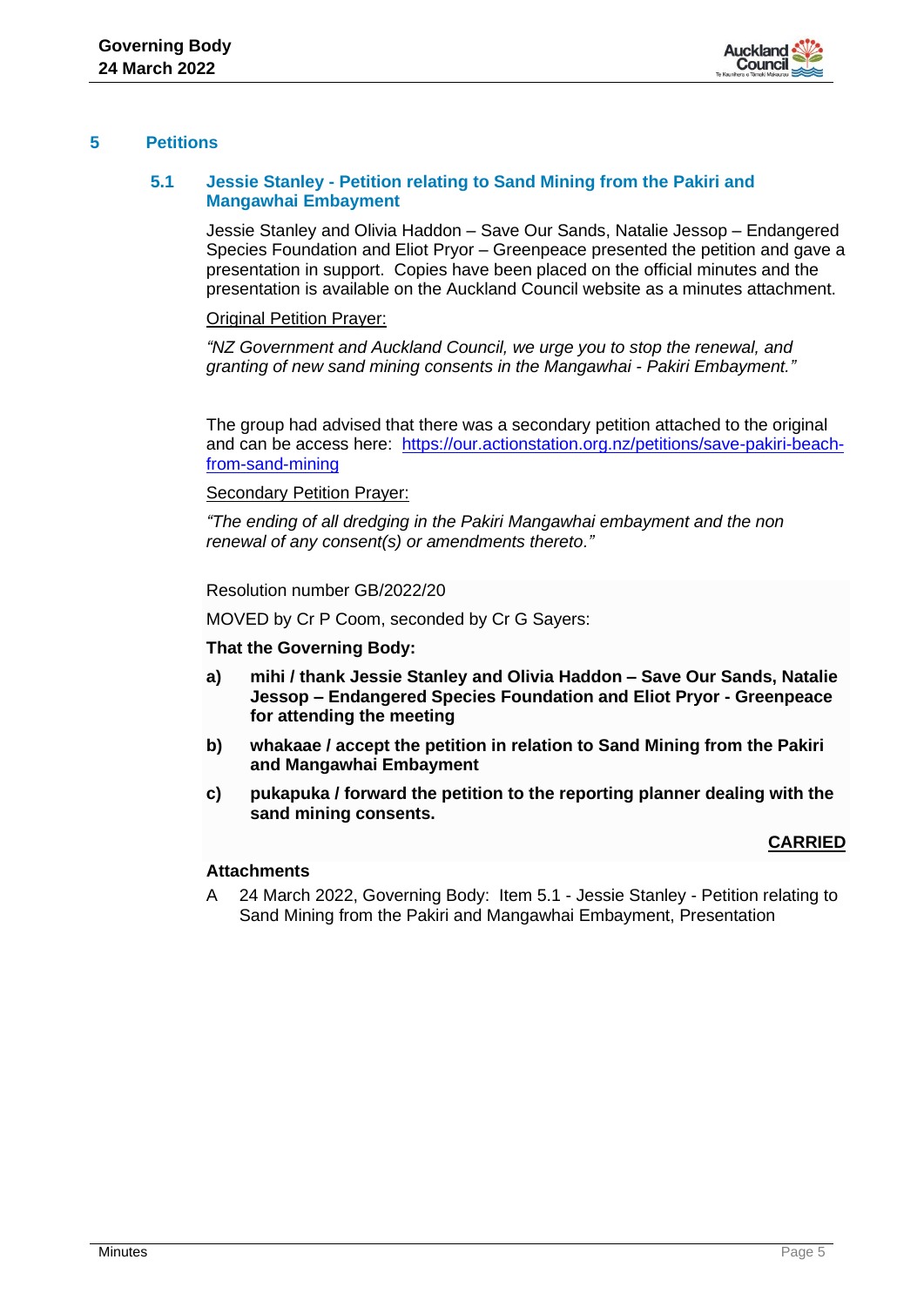

Note: Cr L Cooper and Cr S Henderson previously declared an interest in Item 6 – Public Input, as a whole, as all subjects related to the same matter.

#### **6 Public Input**

*Cr L Cooper left the meeting at 10.19am. Cr S Henderson left the meeting at 10.20am.*

- **6.1 Public Input: Alcohol Harm Minimisation - Counties Manukau District Health Board - Councillor Bartley's Notice of Motion on Sale and Supply of Alcohol (Harm Minimisation) Amendment Bill (Private Members Bill)**
- **6.2 Public Input: Alcohol Healthwatch - Councillor Bartley's Notice of Motion on Sale and Supply of Alcohol (Harm Minimisation) Amendment Bill (Private Members Bill)**
- **6.3 Public Input: Auckland Regional Public Health Service - Councillor Bartley's Notice of Motion on Sale and Supply of Alcohol (Harm Minimisation) Amendment Bill (Private Members Bill)**
- **6.4 Public Input: Social Policy and Parliamentary Unit - The Salvation Army - Councillor Bartley's Notice of Motion on Sale and Supply of Alcohol (Harm Minimisation) Amendment Bill (Private Members Bill)**

The presenters for Items 6.1, 6.2, 6.3 and 6.4 gave a joint presentation. The presentation has been placed on the official minutes and is available on the Auckland Council website as a minutes attachment.

#### **Attachments**

A 24 March 2022, Governing Body: Item 6 - Public Input Councillor Bartley's Notice of Motion on Sale and Supply of Alcohol (Harm Minimisation) Amendment Bill (Private Members Bill), Presentation

#### **6.5 Public Input: Chloe Swarbrick, Member of Parliament - Councillor Bartley's Notice of Motion on Sale and Supply of Alcohol (Harm Minimisation) Amendment Bill (Private Members Bill)**

Resolution number GB/2022/21

MOVED by Cr J Bartley, seconded by Cr E Collins:

#### **That the Governing Body:**

- **a) mihi / thank:**
	- **i) Luisa Silailai from Counties Manukau District Health Board**
	- **ii) Dr Nicki Jackson from Alcohol Healthwatch**
	- **iii) Dr Nick Eichler from Auckland Regional Public Health Service**
	- **iv) Ana Ika from The Salvation Army**
	- **v) Chloe Swarbrick, member of Parliament**

**for their presentations regarding Councillor Bartley's Notice of Motion on Sale and Supply of Alcohol (Harm Minimisation) Amendment Bill (Private Members Bill) and for their attendance at the meeting.**

#### **CARRIED**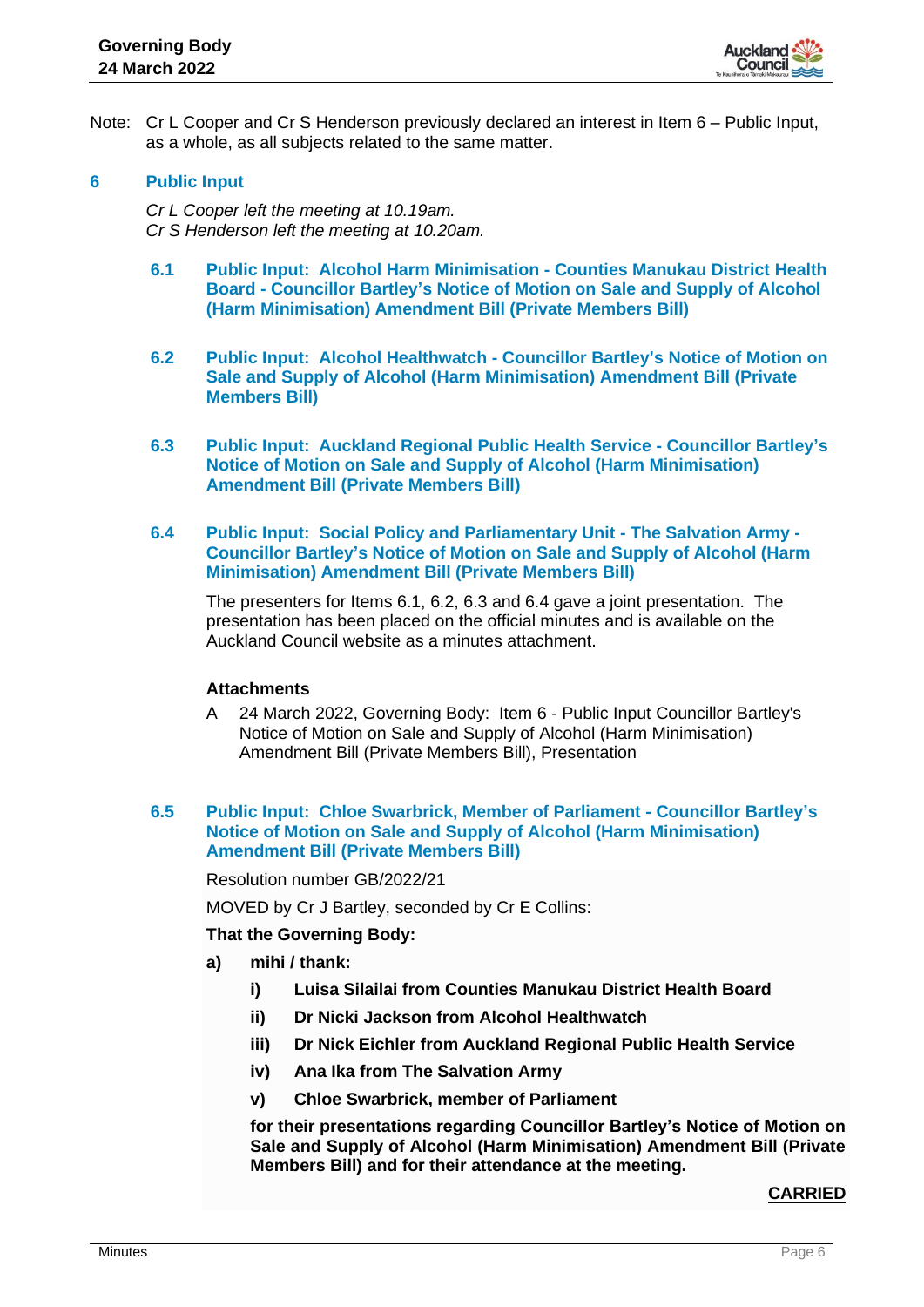

#### **6.6 Public Input: Tuu Whakahii Waipiro - Councillor Bartley's Notice of Motion on Sale and Supply of Alcohol (Harm Minimisation) Amendment Bill (Private Members Bill)**

The request was received prior to the meeting, however, the requester could not attend. Information was provided and was circulated to members prior to the meeting. A copy has been placed on the official minutes and is available on the Auckland Council website as a minutes attachment.

Resolution number GB/2022/22

MOVED by Cr J Bartley, seconded by Cr E Collins:

#### **That the Governing Body:**

a) **tūtohi / receive and tuhi / note the tabled public input from Tuu Whakahii Waipiro regarding Councillor Bartley's Notice of Motion on Sale and Supply of Alcohol (Harm Minimisation) Amendment Bill (Private Members Bill)**.

**CARRIED**

# **Attachments**

A 24 March 2022, Governing Body: Item 6.6 - Public Input: Tuu Whakahii Waipiro - Councillor Bartley's Notice of Motion on Sale and Supply of Alcohol (Harm Minimisation) Amendment Bill (Private Members Bill), Supporting Information

# **6.7 Public Input: CAYAD Massey University - Councillor Bartleys Notice of Motion on Sale and Supply of Alcohol (Harm Minimisation) Amendment Bill (Private Members Bill)**

The request was received prior to the meeting, however, the requester could not attend. The requester was in support of the Notice of Motion.

# **7 Local Board Input**

There was no local board input.

# **8 Extraordinary Business**

There was no extraordinary business.

## **9 Notices of Motion**

Under Standing Order 2.5.1, a Notice of Motion had been received from Councillor J Bartley, seconded by Councillor E Collins, for consideration under item 10.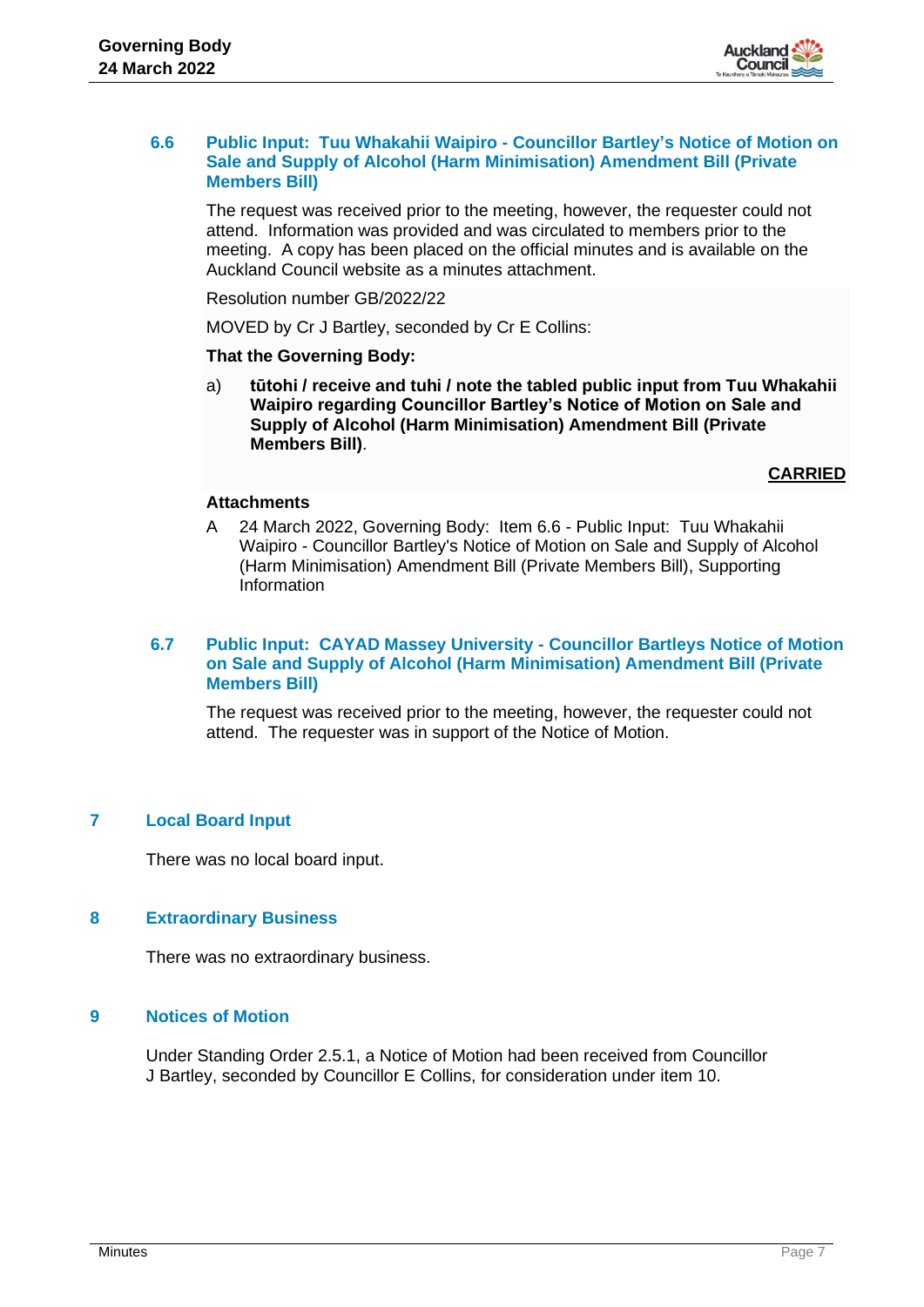

## **10 Notice of Motion - Councillor J Bartley - Sale and Supply of Alcohol (Harm Minimisation) Amendment Bill (Private Members' Bill)**

Note: Cr L Cooper and Cr S Henderson had previously declared an interest in this item and had left the meeting.

Resolution number GB/2022/23

MOVED by Cr J Bartley, seconded by Cr E Collins:

## **That the Governing Body:**

- **a) support the proposed private members' bill: Sale and Supply of Alcohol (Harm Minimisation) Amendment Bill, which aims to:**
	- **i) remove the special appeal process through Local Alcohol Policies**
	- **ii) wind down alcohol advertising and sponsorship of sports**
- **b) request the proposed private members' bill: Sale and Supply of Alcohol (Harm Minimisation) Amendment Bill, is supported by the Government and/or non-Executive Members of Parliament**
- **c) request the New Zealand Government review the Sale and Supply of Alcohol Act 2012**
- **d) agree that Councillor J Bartley, as mover of the motion, advocate to central government and to Non-Executive Members of Parliament in support of this bill.**

## **CARRIED UNANIMOUSLY**

## **11 Māori representation in local government - timeline for further work**

*Cr Cooper returned to the meeting at 11.34am. Cr S Henderson returned to the meeting at 11.36am.*

Resolution number GB/2022/24

MOVED by Cr A Dalton, seconded by Mayor P Goff:

#### **That the Governing Body:**

- **a) whakaae / agree the timeline for further work as set out in this report**
- **b) tuhi / note that feedback from the engagement with mana whenua and mataawaka will be reported to the August 2022 meeting of the Governing Body.**

# **CARRIED**

- Note: Pursuant to Standing Order 1.8.6, the following councillors requested that their dissenting votes be recorded:
	- Cr G Sayers
	- Cr D Simpson against clause a)
	- Cr S Stewart
	- Cr W Walker
	- Cr J Watson